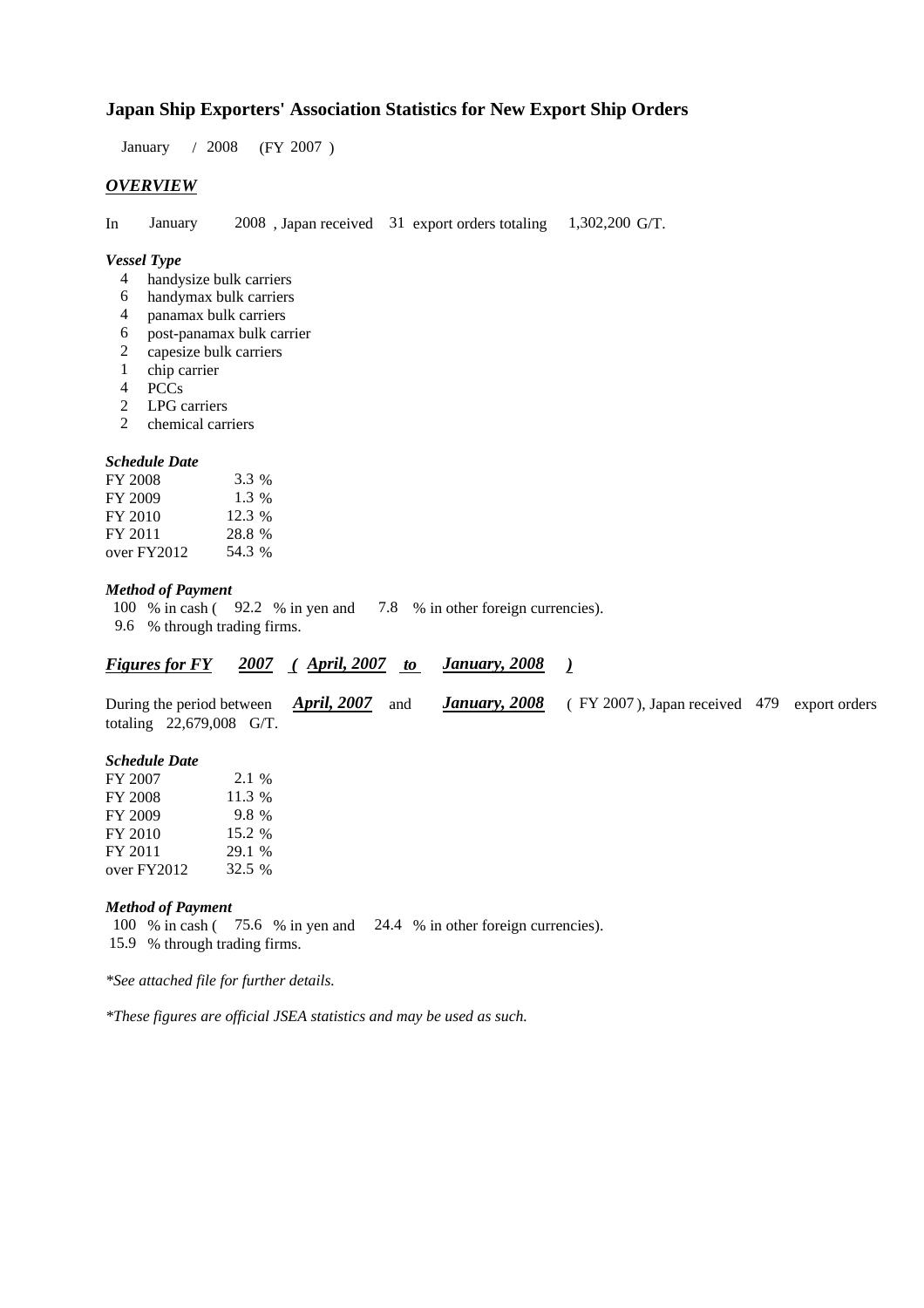## New Export Orders Placed in January 2008 (FY 2007) Based on Fiscal Year

JSEA (February 2008)

| Apr 06 to Mar 07<br>Description |     |            | Apr 07 to Sept 07 |            | October 2007 |           | November 2007 |           | December 2007 |           | January 2008 |           | Apr $07$ to Jan $08$ |            | Jan 07 to Dec 07 |            |
|---------------------------------|-----|------------|-------------------|------------|--------------|-----------|---------------|-----------|---------------|-----------|--------------|-----------|----------------------|------------|------------------|------------|
|                                 | No. | G/T        | No.               | G/T        | No.          | G/T       | No.           | G/T       | No.           | G/T       | No.          | G/T       | No.                  | G/T        | No.              | G/T        |
| <b>General Cargos</b>           | 33  | ,252,290   | 13                | 539,650    |              | 560,000   |               | 601,800   |               | 486,500   |              |           | 32                   | 2,187,950  | 38               | 2,372,100  |
| <b>Bulk Carriers</b>            | 331 | 15,399,270 | 230               | 10,413,370 | 43           | 2,236,480 | 39            | 1,644,930 | 50            | 2,567,629 | 27           | 1,262,500 | 389                  | 18,124,909 | 421              | 19,479,969 |
| Tankers                         | .12 | 5,462,249  | 26                | 1,177,349  | 14           | 749,700   | 12            | 363,300   |               | 36,100    |              | 39,700    | 58                   | 2,366,149  | 67               | 2,872,149  |
| Combined Carriers               |     |            |                   |            |              |           |               |           |               |           |              |           |                      |            |                  |            |
| Others                          |     |            |                   |            |              |           |               |           |               |           |              |           |                      |            |                  |            |
| Total                           | 476 | 22,113,809 | 269               | 12,130,369 | 64           | 3,546,180 | 58            | 2,610,030 | 57            | 3,090,229 | 31           | 1,302,200 | 479                  | 22,679,008 | 526              | 24,724,218 |
| FY 2007 / FY 2006 (%)           |     | $*117.9$   |                   | 170.6      |              | 191.9     |               | 38.5      |               | 101.9     |              | 326.7     |                      | 118.3      |                  | ** 92.4    |
| In CGT                          |     | 10,520,618 |                   | 5,378,601  |              | .612,241  |               | .265,444  |               | 1,302,601 |              | 625,823   |                      | 10,184,710 |                  | 11,110,108 |

*Figures for shipbuilding orders of 500 G/T and over for export as steel vessels placed with JSEA members are covered.*

\*FY 2006/FY2005

\*\*Calendar Year 2007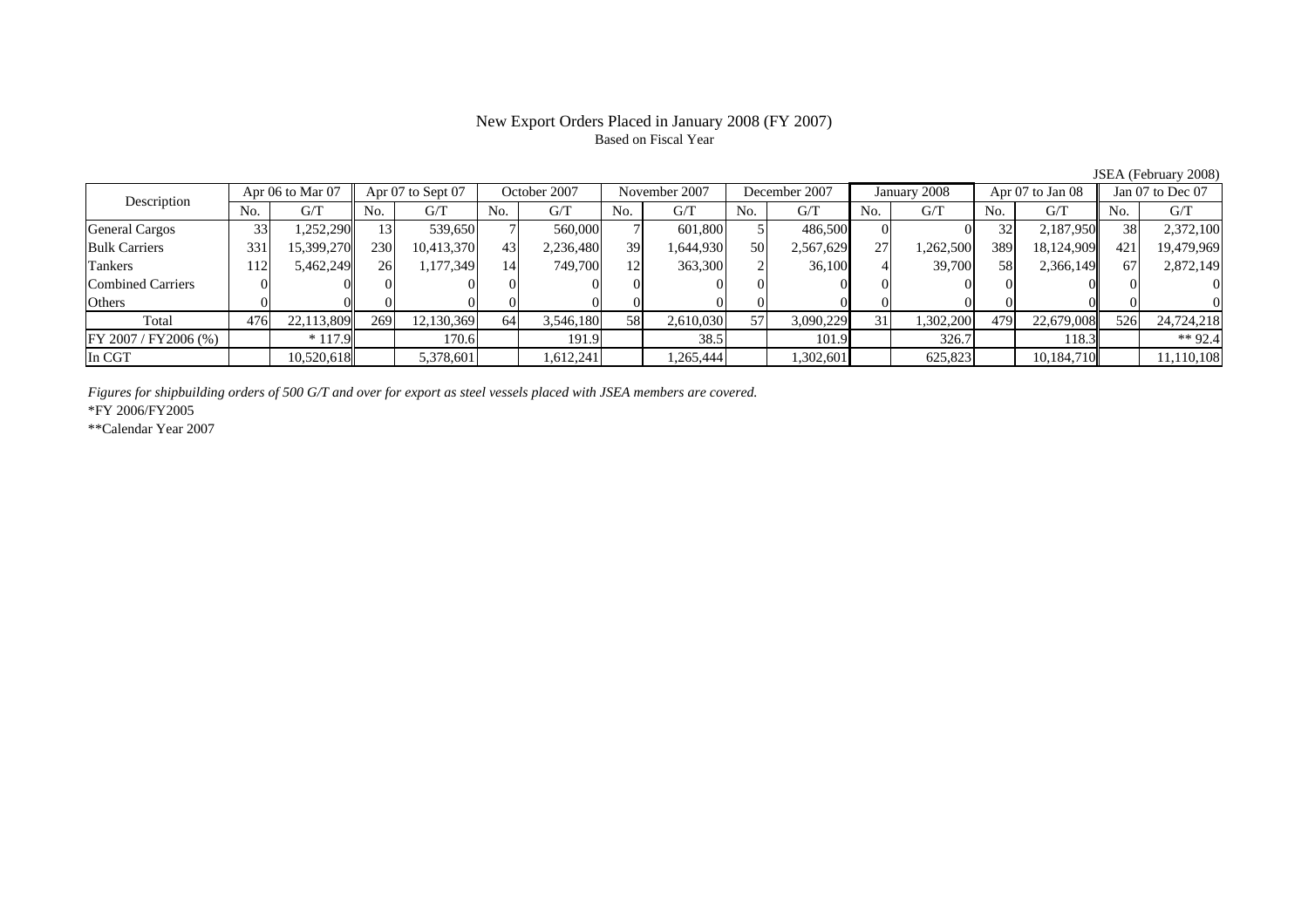## Export Ships Delivered in January 2008 (FY 2007) Based on Fiscal Year

No. I G/T II No. I G/T II No. I G/T II No. I G/T G/T II No. I G/T II No. I G/T II No. I G/T II No. I G/T II No  $G/T$ General Cargos 26 1,068,981 20 945,833 5 199,480 1 17,515 2 45,278 4 143,851 32 1,351,957 38 1,550,467 Bulk Carriers 220 10,156,642 95 3,987,731 16 626,696 16 687,043 13 796,408 24 913,150 164 7,011,028 200 8,976,135 Tankers | 73| 4,735,786|| 37| 1,940,644| 10| 505,488| 4| 153,468| 6| 378,945| 8| 446,561| 65| 3,425,106|| 79| 4,282,112 Combined Carriers 0 0 0 0 0 0 0 0 0 0 0 0 0 0 0 0Others | 0 | 0 | 0 | 0 | 0 | 0 | 0 | 0 | 0 | 0 | 0 | 0 Total 319 15,961,409 152 6,874,208 31 1,331,664 21 858,026 21 1,220,631 36 1,503,562 261 11,788,091 317 14,808,714 FY 2007 / FY2006 (%) \* 105.8 88.6 93.4 64.3 133.0 78.0 88.2 \*\* 90.1 In CGT | | 7,421,886| | 3,330,510| | 697,148| | 417,512| | 595,905| | 719,557 | | 5,760,632|| | 7,041,647 October 2007 November 2007Description  $\frac{1}{N}$   $\frac{1}{N}$   $\frac{1}{N}$   $\frac{1}{N}$   $\frac{1}{N}$   $\frac{1}{N}$   $\frac{1}{N}$   $\frac{1}{N}$   $\frac{1}{N}$   $\frac{1}{N}$   $\frac{1}{N}$   $\frac{1}{N}$   $\frac{1}{N}$   $\frac{1}{N}$   $\frac{1}{N}$   $\frac{1}{N}$   $\frac{1}{N}$   $\frac{1}{N}$   $\frac{1}{N}$   $\frac{1}{N}$   $\frac{1}{N}$ Apr 06 to Mar 07 || Apr 07 to Sept 07 || October 2007 || November 2007 || December 2007 || January 2008 || Apr 07 to Jan 08 || Jan 07 to Dec 07

*Deliveries of new shipbuilding orders of 500 G/T and over for export as steel vessels placed with JSEA members are covered.*

\*FY 2006/FY2005

\*\*Calendar Year 2007

JSEA (February 2008)